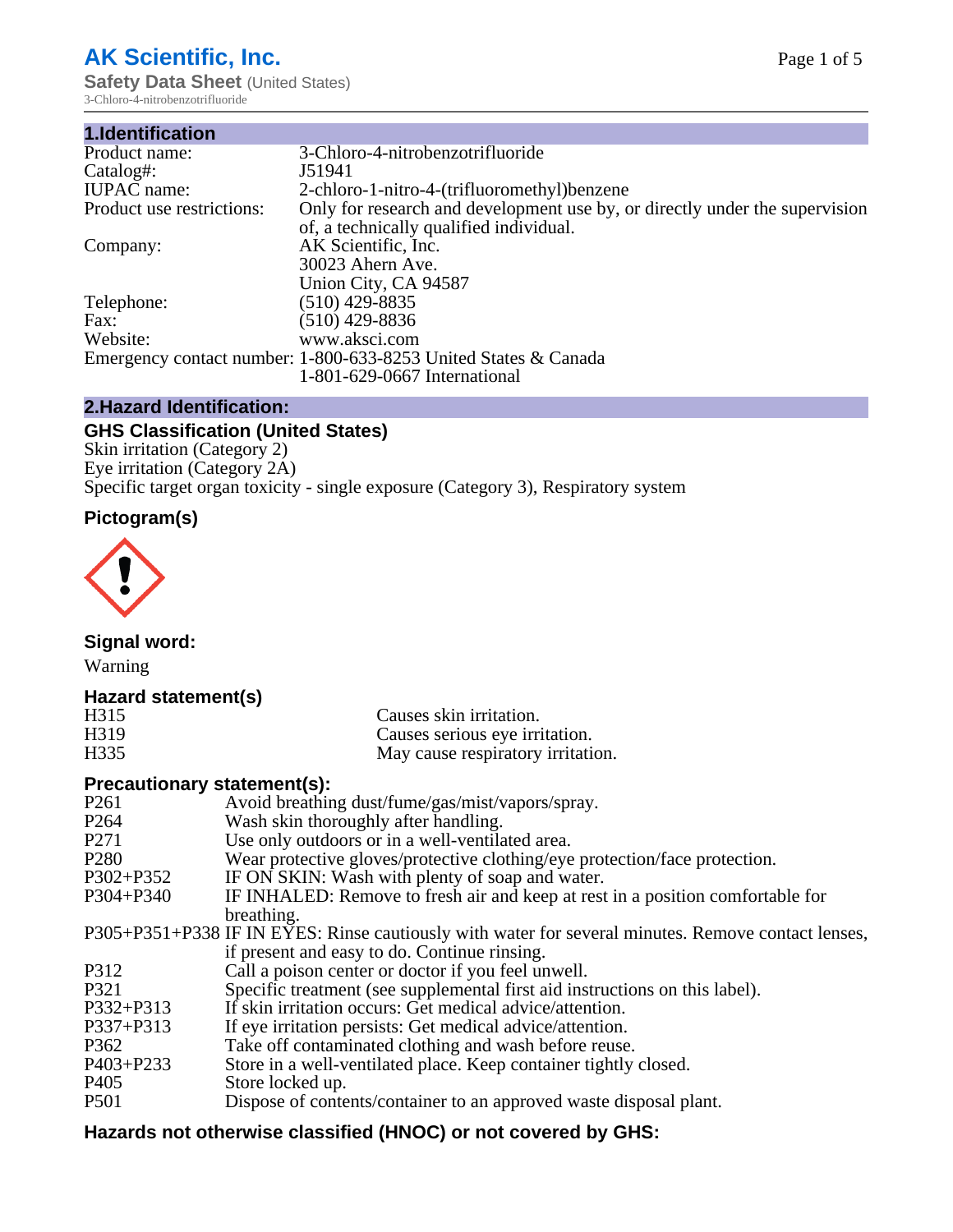#### None

### **3.Composition/Information on Ingredients**

CAS#: 402-11-9<br>Purity: 95% 95% Purity:<br>EC:

Synonyms: Not available. Not available.

## **4. First Aid Measures**

**General Information:** Immediately remove any clothing contaminated by the product. Move out of dangerous area. Consult a physician and show this safety data sheet.

**Inhalation:** Move person to fresh air. If not breathing, give artificial respiration. If breathing is difficult, give oxygen. Obtain medical aid.

**Skin contact:** Immediately flush skin with running water for at least 15 minutes while removing contaminated clothing and shoes. Wash clothing before reuse. Obtain medical aid immediately. **Eye contact:** Immediately flush open eyes with running water for at least 15 minutes. Obtain medical aid immediately.

**Ingestion:** Do NOT induce vomiting without medical advice. Rinse mouth with water. Never administer anything by mouth to an unconscious person. Obtain medical aid immediately.

**Most important symptoms and effects, both acute and delayed:** No further information available. Please see sections 2 and 11.

**Indication of any immediate medical attention and special treatment needed:** No further information available.

#### **5. Fire Fighting Measures**

**Suitable extinguishing media:** Use water spray, dry chemical, carbon dioxide, or chemical foam. **Specific hazards arising from the chemical:** Carbon oxides, Hydrogen chloride, Hydrogen fluoride, Nitrogen oxides.

**Advice for firefighters:** As in any fire, wear a NIOSH-approved or equivalent, pressure-demand, self-contained breathing apparatus and full protective gear. During a fire, irritating and highly toxic gases may be generated by thermal decomposition or combustion.

## **6. Accidental Release Measures**

**Personal precautions, protective equipment and emergency procedures:** Wear protective equipment and keep unprotected personnel away. Ensure adequate ventilation. Remove all sources of ignition. Prevent further leak or spill if safe to do so. For personal protective equipment, please refer to section 8.

**Environmental precautions:** Do not let product enter drains, other waterways, or soil.

**Methods and materials for containment and cleaning up:** Prevent further leak or spill if safe to do so. Vacuum, sweep up, or absorb with inert material and place into a suitable disposal container. Consult local regulations for disposal. See section 13 for further disposal information.

## **7. Handling and Storage**

**Precautions for safe handling:** Avoid contact with skin, eyes, and personal clothing. Wash hands thoroughly after handling. Avoid breathing fumes. Use only with adequate ventilation. Wear suitable protective clothing, gloves, and eye/face protection. Keep away from sources of ignition. Minimize dust generation and accumulation. Keep container tightly closed. Open and handle container with care. Do not eat, drink, or smoke while handling.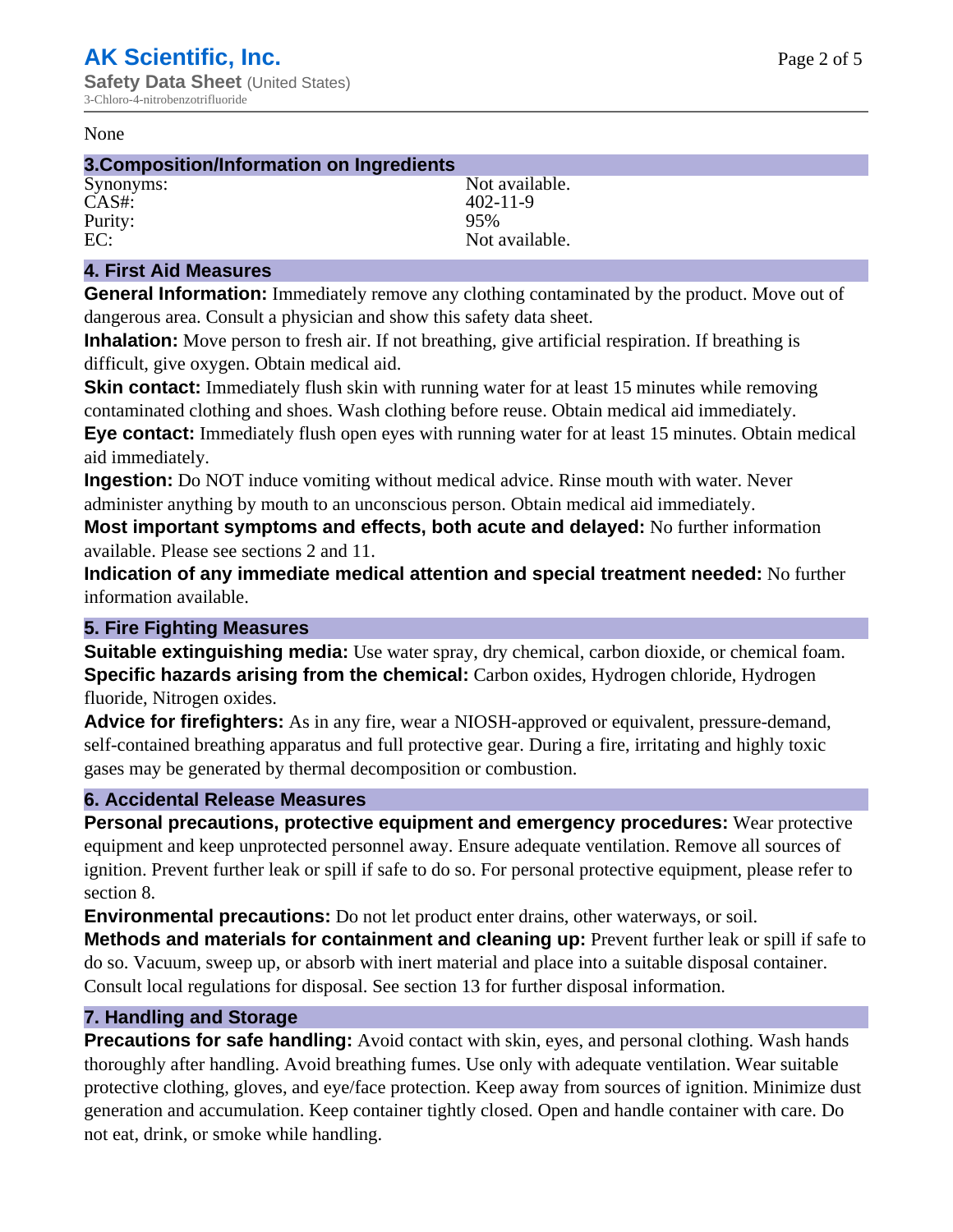**Conditions for safe storage, including any incompatibilities:** Store in a tightly-closed

container when not in use. Store in a cool, dry, well-ventilated area away from incompatible substances. Keep away from sources of ignition.

## **8. Exposure Controls/Personal Protection**

#### **Exposure limits:**

| <b>OSHA PEL:</b>  | Not available. |
|-------------------|----------------|
| NIOSH REL:        | Not available. |
| <b>ACGIH TLV:</b> | Not available. |

**Appropriate engineering controls:** Avoid contact with skin, eyes, and clothing. Wash hands before breaks and immediately after handling the product. Facilities storing or utilizing this material should be equipped with an eyewash fountain. Use adequate general and local exhaust ventilation to keep airborne concentrations low.

#### **Personal protection**

| Eyes:        | Based on an evaluation of the eye or face hazards present, wear chemical splash-resistant<br>safety glasses or goggles with side protection. A face shield may be appropriate in some<br>workplaces. Use eyewear tested and approved under appropriate government standards<br>such as OSHA 29 CFR 1910.133 or EU EN166. |
|--------------|--------------------------------------------------------------------------------------------------------------------------------------------------------------------------------------------------------------------------------------------------------------------------------------------------------------------------|
| Hands:       | Wear gloves selected based on an evaluation of the possible hazards to hands and skin,                                                                                                                                                                                                                                   |
|              | the duration of use, the physical conditions of the workplace, and the chemical resistance<br>and physical properties of the glove material.                                                                                                                                                                             |
|              | Skin and body: Protective clothing must be selected based on the hazards present in the workplace, the                                                                                                                                                                                                                   |
|              | physical environment, the duration of exposure, and other factors. No fabric can provide                                                                                                                                                                                                                                 |
|              | protection against all potential hazards; therefore it is important to select the appropriate<br>protective clothing for each specific hazard. At the minimum, wear a laboratory coat and                                                                                                                                |
|              | close-toed footwear.                                                                                                                                                                                                                                                                                                     |
| Respiratory: | Respirators are not a substitute for accepted engineering control measures such as<br>enclosure or confinement of the operation, general and local ventilation, and substitution<br>of less toxic materials. When respiratory personal protective equipment is appropriate                                               |
|              | based on an assessment of respiratory hazards in the workplace, use a NIOSH- or                                                                                                                                                                                                                                          |
|              | CEN-certified respirator.                                                                                                                                                                                                                                                                                                |

| 9. Physical and Chemical Properties |                           |  |
|-------------------------------------|---------------------------|--|
| <b>Physical State:</b>              | Yellow liquid             |  |
| Molecular Formula:                  | C7H3ClF3NO2               |  |
| Molecular Weight:                   | 225.55                    |  |
| Odor:                               | Not available.            |  |
| pH:                                 | Not available.            |  |
| <b>Boiling Point Range:</b>         | $54^{\circ}$ C (0.4 mmHg) |  |
| Freezing/Melting Point:             | Not available.            |  |
| <b>Flash Point:</b>                 | Not available.            |  |
| <b>Evaporation Rate:</b>            | Not available.            |  |
| Flammability (solid, gas):          | Please see section 2.     |  |
| Explosive limits:                   | Not available.            |  |
| Vapor Pressure:                     | Not available.            |  |
| Vapor Density:                      | Not available.            |  |
| Solubility:                         | Not available.            |  |
| <b>Relative Density:</b>            | 1.511                     |  |
| Refractive Index:                   | Not available.            |  |
| Volatility:                         | Not available.            |  |
| <b>Auto-ignition Temperature:</b>   | Not available.            |  |
| Decomposition Temperature:          | Not available.            |  |
| <b>Partition Coefficient:</b>       | Not available.            |  |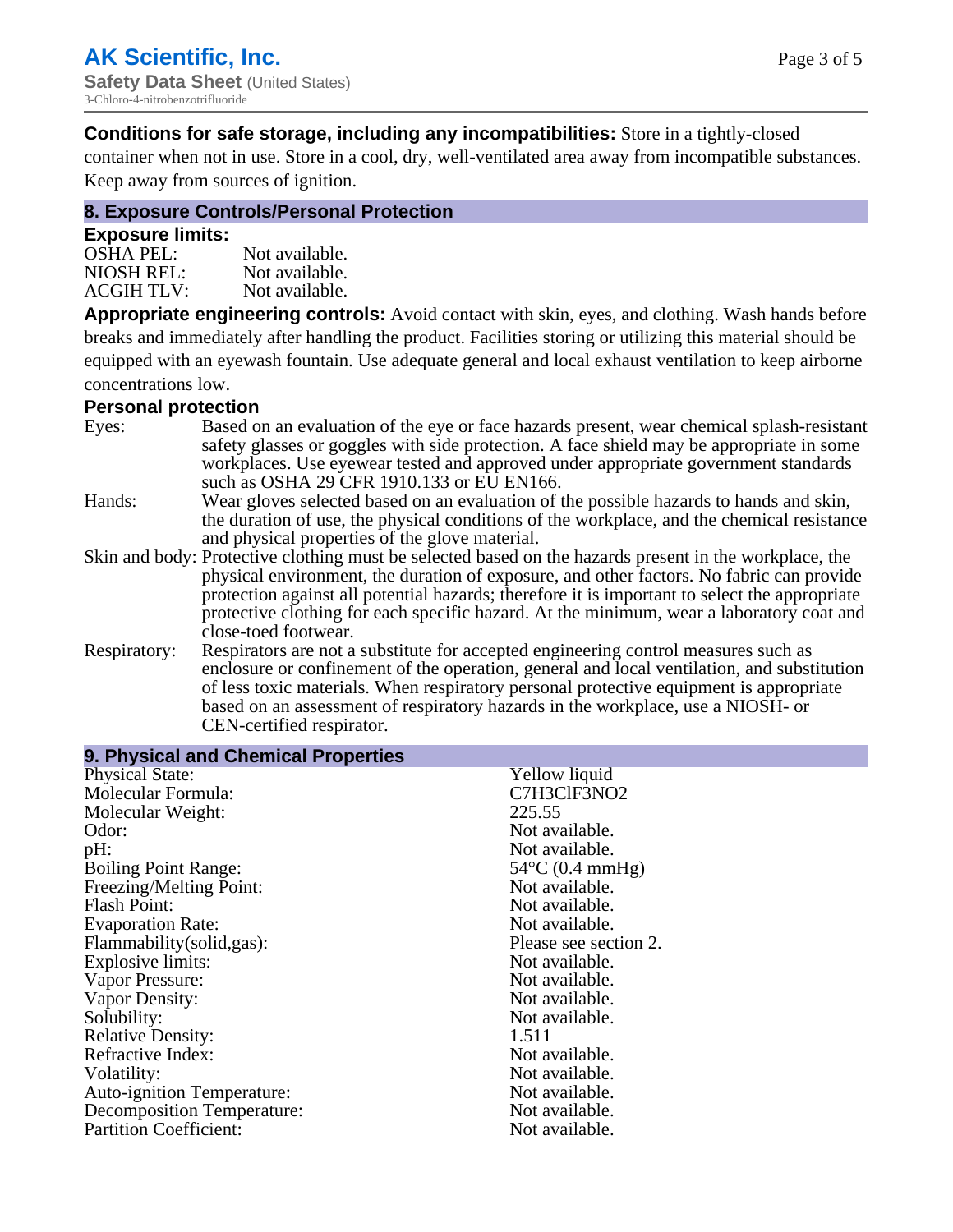3-Chloro-4-nitrobenzotrifluoride

| <b>10. Stability and Reactivity</b>                |                                                                                                 |
|----------------------------------------------------|-------------------------------------------------------------------------------------------------|
| Reactivity:                                        | Not available.                                                                                  |
| Chemical stability:                                | Stable under recommended temperatures and pressures.                                            |
| Possibility of hazardous reactions: Not available. |                                                                                                 |
| Conditions to avoid:                               | Dust generation.                                                                                |
| Incompatible materials:                            | Strong oxidizing agents.                                                                        |
|                                                    | Hazardous decomposition products: Carbon oxides, Hydrogen chloride, Hydrogen fluoride, Nitrogen |
|                                                    | oxides.                                                                                         |

**11. Toxicological Information** RTECS# Not available.<br>Acute toxicity: Not available.<br>Not available. Acute toxicity: Routes of exposure: Inhalation,eye contact,skin contact,ingestion.

Symptoms related to the physical,chemical and

Skin contact may result in inflammation characterized by itching, scaling, reddening, blistering, pain or dryness. Eye contact may result in redness, pain or severe eye damage. Inhalation may cause irritation of the lungs and respiratory system. Overexposure may result in serious illness or death.

#### **Carcinogenicity**

toxicological characteristics:

| $-$   |                                                                                                       |
|-------|-------------------------------------------------------------------------------------------------------|
| IARC: | Not classified.                                                                                       |
| NTP:  | Not listed.                                                                                           |
| OSHA: | Not listed.                                                                                           |
|       | Acute toxic effects: Inflammation of the eye is characterized by redness, watering, and itching. Skin |
|       | inflammation is characterized by itching, scaling, reddening, or, occasionally,                       |
|       | blistering.                                                                                           |

#### **12. Ecological Information**

Ecotoxicity: Not available.<br>
Not available.<br>
Not available.<br>
Not available. Persistence and degradability:<br>Bioaccumulative potential:<br>Not available. Bioaccumulative potential: Mobility in soil: Not available. Other adverse effects: Not available.

**13. Disposal Considerations**

Disposal of waste: Chemical waste generators must determine whether a discarded chemical is classified as hazardous waste. US EPA guidelines for the classification determination are listed in 40 CFR 261.3. Additionally, waste generators must consult state and local hazardous waste regulations to ensure complete and accurate classification. Observe all federal, state and local regulations when disposing of the substance.

Disposal of packaging: Do not reuse containers. Dispose of as unused product.

#### **14. Transportation Information**

#### **DOT (United States)**

UN number:<br>
Proper shipping name:<br>
Not available. Proper shipping name: Transport hazard class: Not available. Packing group: Not available.

#### **IATA**

UN Number: Not DG Proper shipping name:<br>
Transport hazard class:<br>
Not available. Transport hazard class: Not available.<br>
Packing group: Not available.<br>
Not available. Packing group: